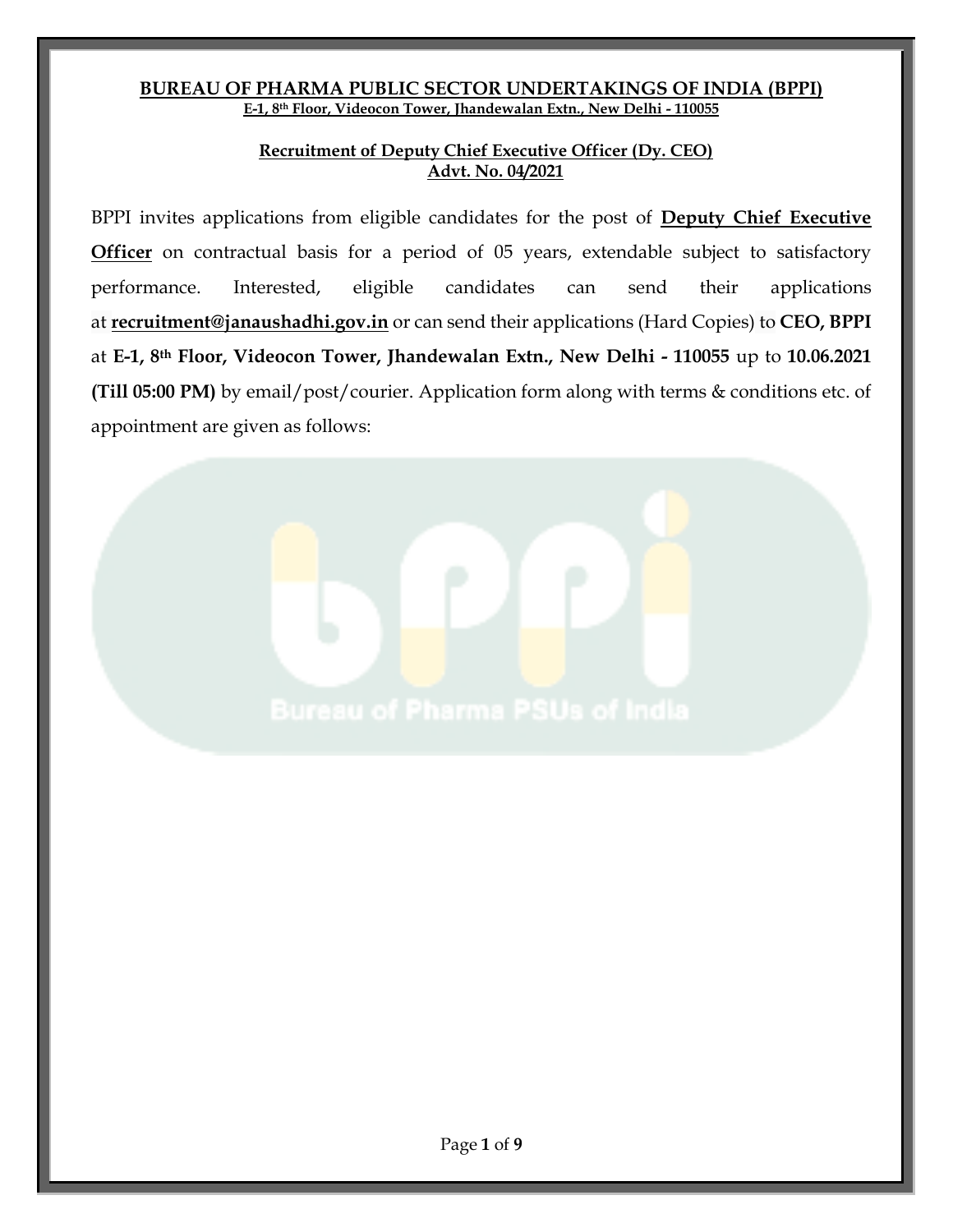|                | Details of Post, Eligibility Criteria, Emoluments and Job Description |                                                                                                                                |  |  |
|----------------|-----------------------------------------------------------------------|--------------------------------------------------------------------------------------------------------------------------------|--|--|
|                | <b>Deputy Chief Executive Officer</b>                                 |                                                                                                                                |  |  |
| $\mathbf{1}$   | <b>Post Name</b>                                                      | Deputy Chief Executive Officer                                                                                                 |  |  |
| $\overline{2}$ | Age (Maximum)                                                         | 45 Years                                                                                                                       |  |  |
| $\mathfrak{B}$ | <b>Educational Qualification</b>                                      | Graduation from a recognized university.                                                                                       |  |  |
|                |                                                                       | Additional qualification like CA/MBA/PGDBM from reputed                                                                        |  |  |
|                |                                                                       | institutions / universities will be an added advantage.                                                                        |  |  |
|                |                                                                       |                                                                                                                                |  |  |
| $\overline{4}$ | Eligibility                                                           | Serving Government servant / PSU employee with a minimum of                                                                    |  |  |
|                |                                                                       | 05 years' experience in the rank of Under Secretary/ Deputy                                                                    |  |  |
|                |                                                                       | Director or equivalent in Government of India or Central/State                                                                 |  |  |
|                |                                                                       | PSU. Experience of PSU or related commercial sector will be                                                                    |  |  |
|                |                                                                       | desirable.                                                                                                                     |  |  |
|                |                                                                       | <b>OR</b>                                                                                                                      |  |  |
|                |                                                                       | Individuals from Private Sector with a minimum of 20 years'<br>experience at a senior managerial position of a company with an |  |  |
|                |                                                                       |                                                                                                                                |  |  |
|                |                                                                       | annual turnover of at least Rs. 500 Cr. in the F.Y. 2020-21.                                                                   |  |  |
|                |                                                                       | <b>OR</b>                                                                                                                      |  |  |
|                |                                                                       | Total 20 years' experience at senior managerial level if the                                                                   |  |  |
|                |                                                                       | candidate has worked both in private and government sector.                                                                    |  |  |
|                |                                                                       | (Note: In the case of Individuals from Private Sector, turnover                                                                |  |  |
|                |                                                                       | proof is required with the application,)                                                                                       |  |  |
|                |                                                                       |                                                                                                                                |  |  |
| 5              | <b>Other Skills Required</b>                                          | Candidate should have good communication skills. S/he should                                                                   |  |  |
|                |                                                                       | be a visionary, result-oriented leader full of initiative, drive, and                                                          |  |  |
|                |                                                                       | missionary zeal.                                                                                                               |  |  |
|                |                                                                       |                                                                                                                                |  |  |
| 6              | <b>Tenure of Appointment</b>                                          | Initially appointment will be for a period of 05 years, which may                                                              |  |  |
|                |                                                                       | be extended, subject to satisfactory performance.                                                                              |  |  |
|                |                                                                       |                                                                                                                                |  |  |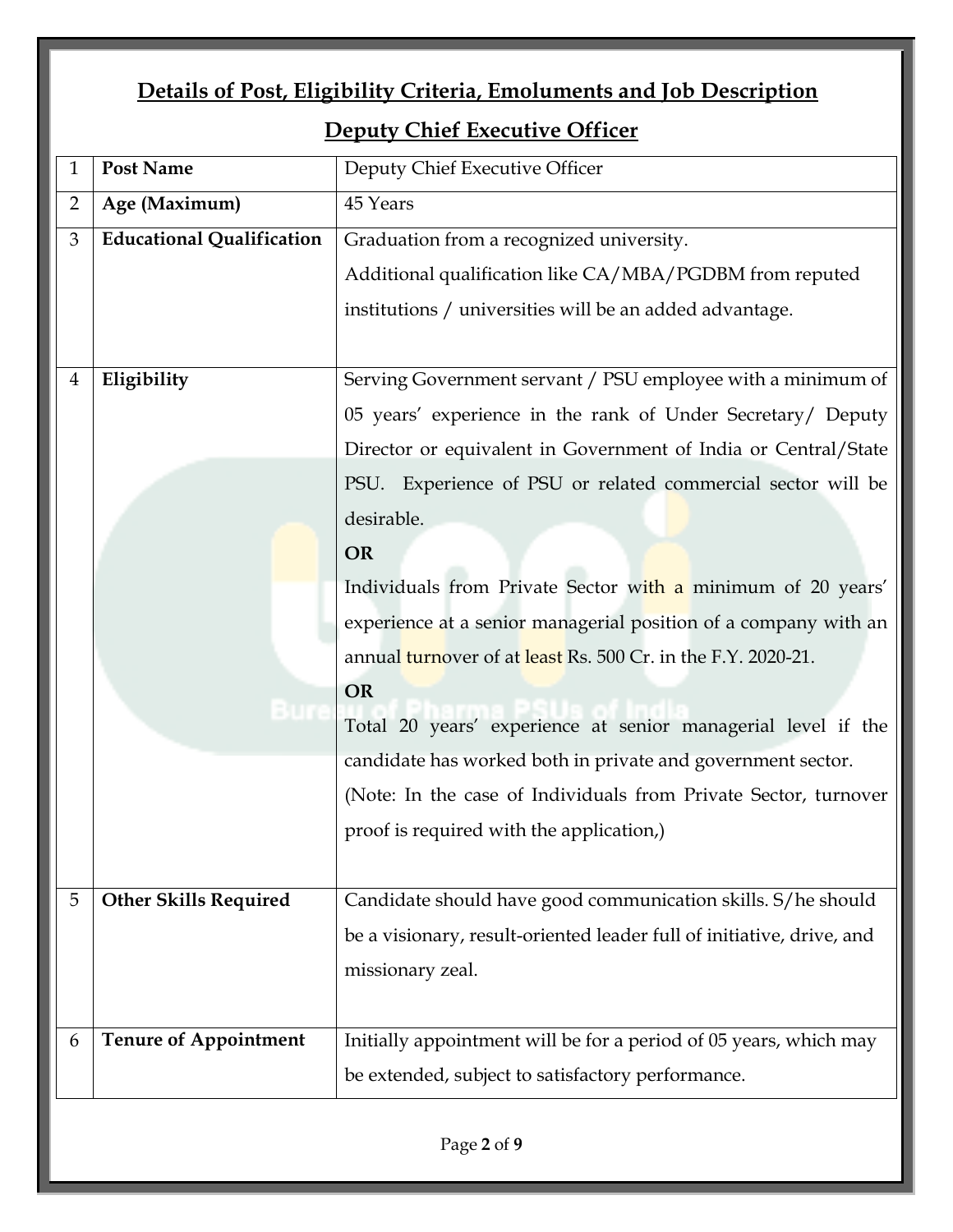| 7  | <b>Place of Posting</b>       | Delhi                                                             |  |  |
|----|-------------------------------|-------------------------------------------------------------------|--|--|
| 8  | <b>Consolidated Pay</b>       | Rs. 1.25 Lac Per month.                                           |  |  |
|    |                               | <b>OR</b>                                                         |  |  |
|    |                               | Serving Government, Central/State PSU official may choose to      |  |  |
|    |                               | draw salary in their pay scale along with admissible allowances   |  |  |
|    |                               | plus deputation allowance as per Government of India norms.       |  |  |
|    |                               | (Note: In the case of serving Government, Central/State PSU       |  |  |
|    |                               | official, BPPI will bear the share of admissible gratuity & leave |  |  |
|    |                               | encashment, if the incumbent exercises to draw salary as per      |  |  |
|    |                               | Government pay scale.)                                            |  |  |
| 9  | <b>Accommodation Facility</b> | Housing facility as per norms of BPPI.                            |  |  |
| 10 | <b>Conveyance Allowance</b>   | Car facility will be provided as per norms.                       |  |  |
| 11 | <b>Telephone Allowance</b>    | Telephone/Mobile Bill reimbursement up to prescribed limit.       |  |  |
| 12 | <b>Other Facilities</b>       | 1. Provident Fund Facilities as per norms                         |  |  |
|    |                               | Group Mediclaim Policy of Rs. 10 Lacs<br>2.                       |  |  |
|    |                               | Group Term Life Insurance of Rs. 10 Lacs<br>3.                    |  |  |
|    |                               | 4. Group Accidental Insurance of Rs. 10 Lacs                      |  |  |
| 13 | <b>Job Description</b>        | To work in the leadership of the Chief Executive Officer to       |  |  |
|    |                               | demonstrate results in the implementation of `Pradhan Mantri      |  |  |
|    |                               | Bhartiya Janaushadhi Pariyojana' (PMBJP) and ensuring internal    |  |  |
|    |                               | governance while enhancing capability and capacity of             |  |  |
|    |                               | organisation.                                                     |  |  |
| 14 | Other Terms &                 | Incumbent will report to the CEO, BPPI and will work under the    |  |  |
|    | Conditions                    | overall guidance and supervision of CEO, BPPI.                    |  |  |
|    |                               |                                                                   |  |  |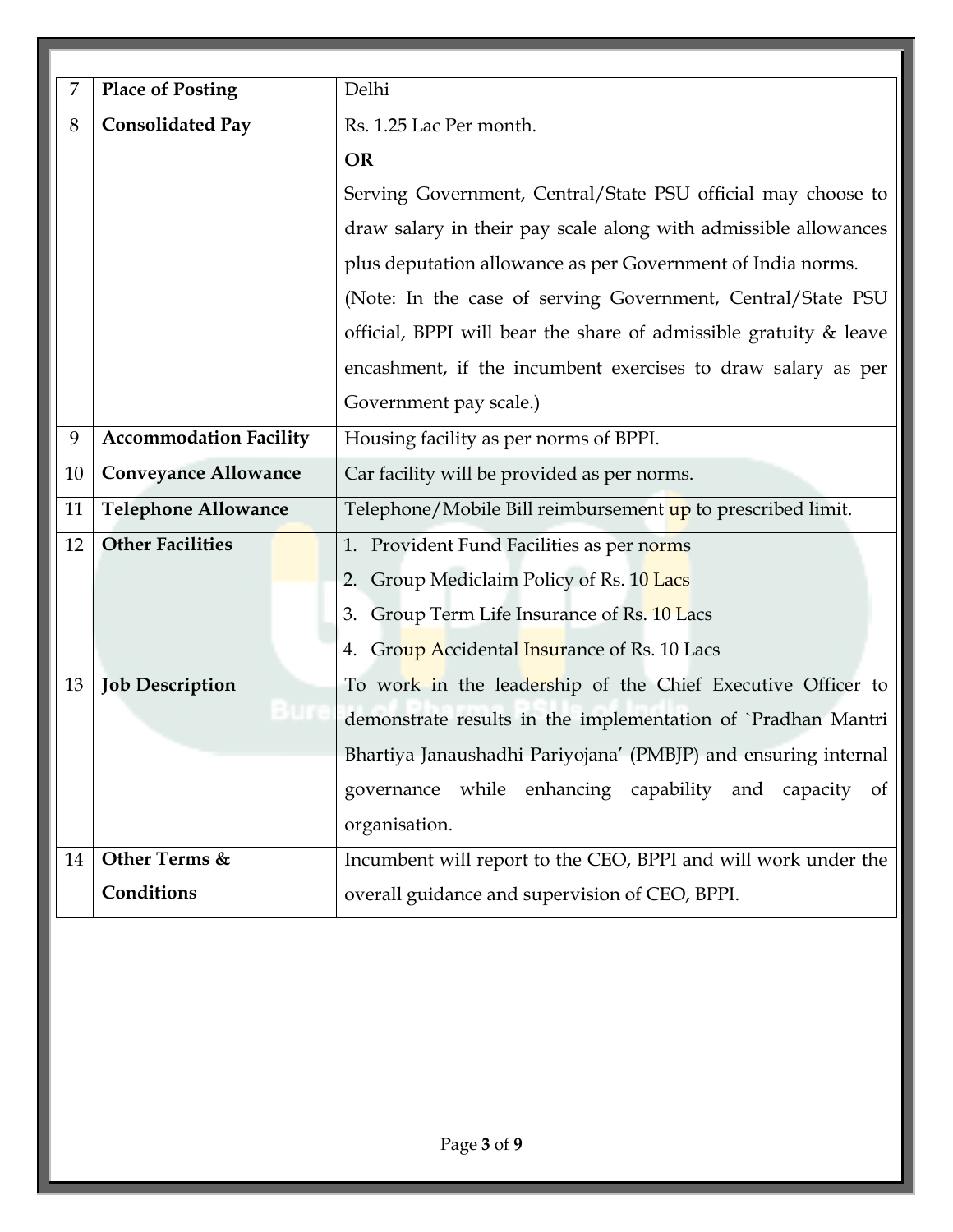# **General Terms & Conditions**

- 1. The appointment is purely on contractual basis and it is not against any permanent vacancy. This appointment will not entitle any candidate to claim for regular/ permanent employment in BPPI.
- 2. Candidates should ensure that they fulfill the eligibility criteria prescribed for the post, in case it is found at any stage of selection process or even after appointment that the candidate has furnished false or incorrect information or suppressed any relevant information/ material facts or does not fulfill the criteria, his / her candidature / services are liable for rejection/ termination without notice with further legal proceedings. Candidates must have post qualification experience as per eligibility criteria. The cut-off date for age, qualification and experience will be 30.04.2021.
- 3. The incumbent is liable to be transferred/posted in any place of India at the discretion of BPPI. The selected candidate should be able to join at the earliest.
- 4. BPPI has the right to reject the entire selection process/advertisement at any stage and the decision of BPPI shall be final in this regard.
- 5. BPPI reserves the right to relax age/experience/qualification & other qualifying criteria in deserving cases. Mere fulfilling of eligibility criteria shall not confer any right to the applicant for being called for the next round of recruitment process or appointment. Canvassing in any form will disqualify the candidate.
- 6. Appointment will be on whole time contractual basis on the following terms & conditions:
	- a) S/he will be entitled to remuneration as mentioned in above table and provident fund as per rules.
	- b) S/he will be entitled to leaves as per BPPI rules.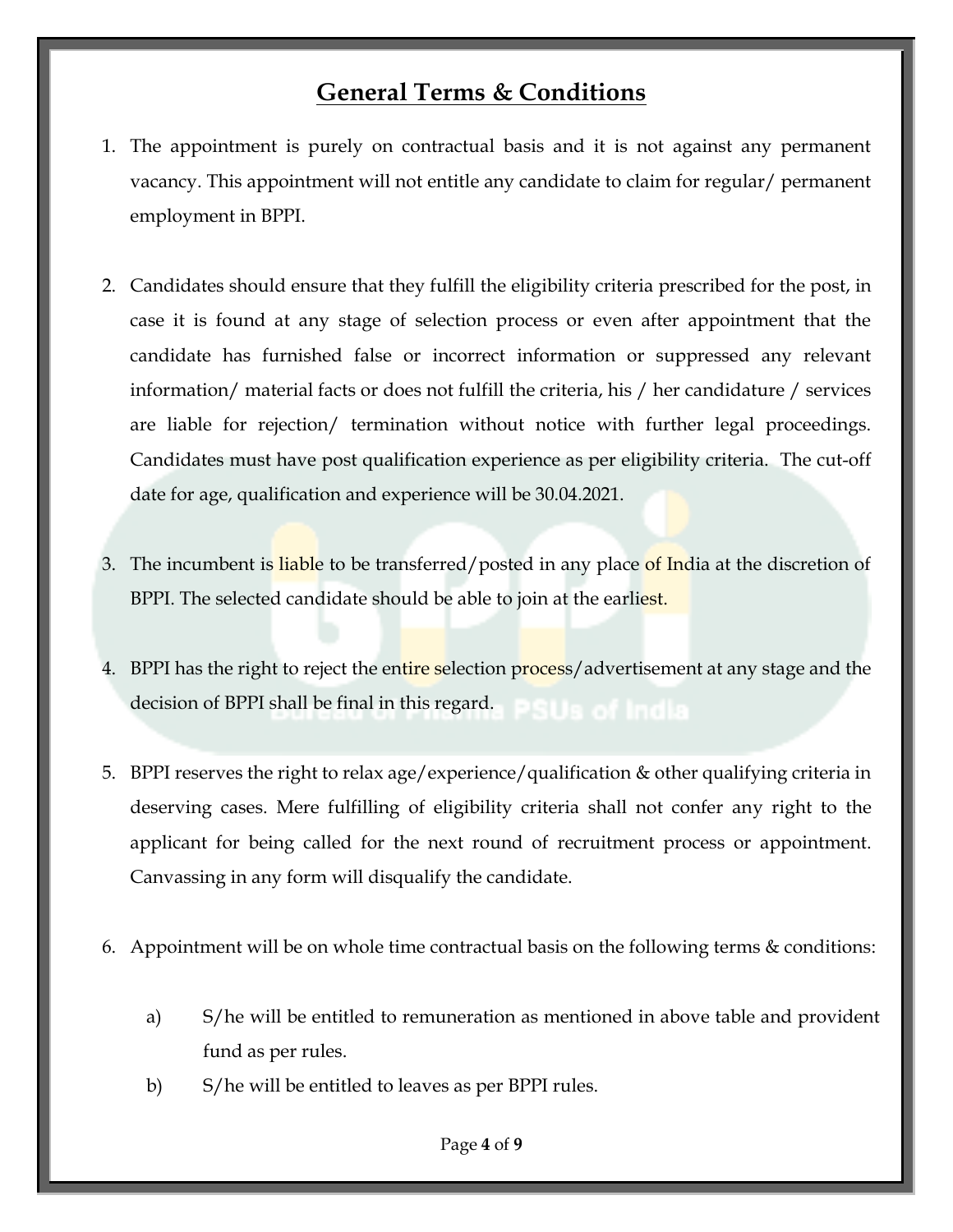- c) BPPI reserves the right to revise the terms & conditions during the tenure of the contract.
- d) The contractual appointment will automatically come to an end on the expiry of the contractual period and no notice pay or retrenchment compensation will be payable to candidate. During the contract period in case performance of candidate is not found satisfactory or for any other reason, contract can be terminated without assigning any reason by giving 30 days' notice or 30 days remuneration in lieu thereof.
- e) Candidate will devote his/her whole time and attention in the interest of the Bureau and will not engage himself/herself in any other work/assignment either fulltime or part time, either paid or in honorary capacity. As a contractual employee, you will maintain a high standard of loyalty, efficiency and integrity.
- 7. Initially contractual appointment will be for 05 years and which may or may not be extended based on the performance. There will be six months' probation period during the first-year contract, which may or may not be extended based on the performance.
- 8. Any corrigendum/clarifications on this advertisement, if necessary, shall be notified through our website.
- 9. Candidates are advised to check their emails regularly for the updates.
- 10. Please note that no TA/DA shall be paid to any candidate for appearing in interview in BPPI.
- 11. Interested, eligible candidates can send their applications at **[recruitment@janaushadhi.gov.in](mailto:recruitment@janaushadhi.gov.in)** or can send their applications (Hard Copies) to **CEO, BPPI** at **E-1, 8th Floor, Videocon Tower, Jhandewalan Extn., New Delhi - 110055** up to **10.06.2021 (Till 05:00PM)** by email/post/courier.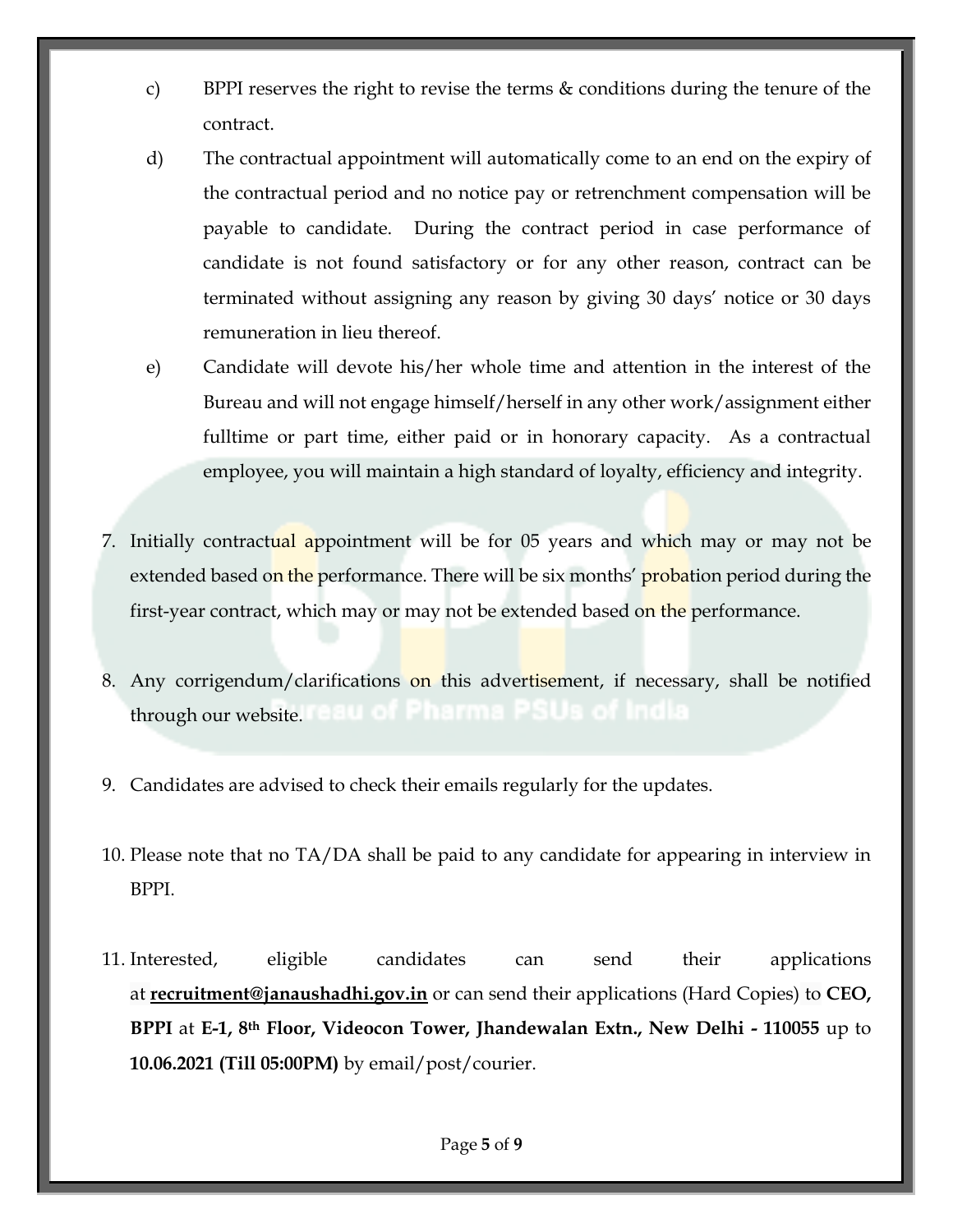# **Selection Process**

The selection process shall be followed by two stage process:

## **1. Initial Screening 2. Personal Interview**

# **Initial Screening**

Candidates are requested to submit duly filled in application form (complete in all respects) with copy of all educational, experience etc. documents. The complete application form will be checked, verified and screened and the candidates, whose candidature will be found eligible and suitable for the requirements, will be notified through telephonically call or email for the next stage of Personal Interview.

# **Personal Interview**

In the second stage, there will be Personal Interview of the candidates, whose application forms have been successfully verified and those found suitable for the requirements. Based on the credentials and performance in the personal interview, the candidates will be shortlisted, and the offer of appointment shall be issued to the suitable candidate in the order of merit.

Please also note: Candidates are required to carry all the supporting documents (marks sheet, degree, experience certificate etc.) in original along with one set of photocopies at the interview venue for verification. BPPI may adopt higher criteria/process in case of a more number of applicants meeting eligibility criteria.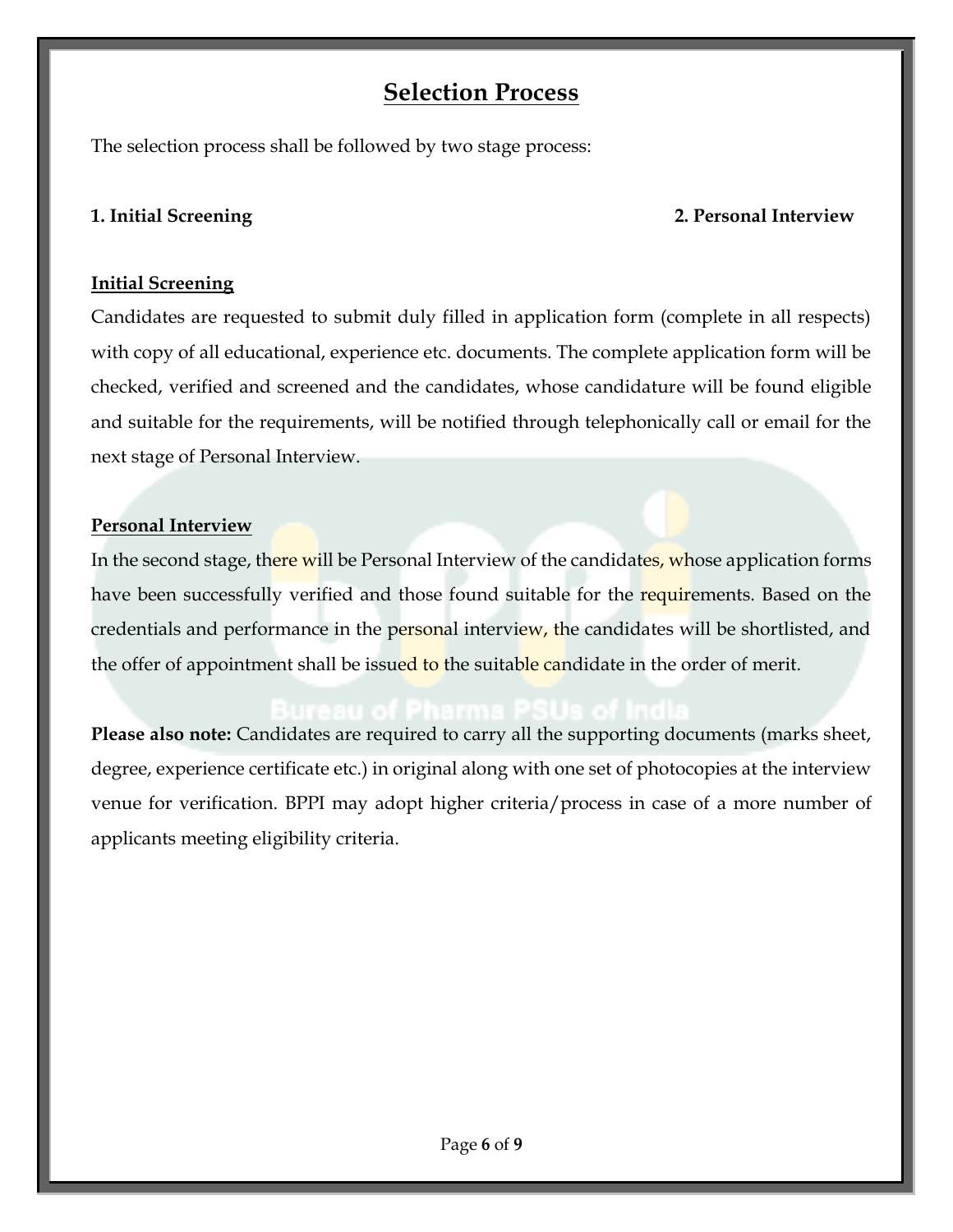# **BUREAU OF PHARMA PUBLIC SECTOR UNDERTAKINGS OF INDIA (BPPI)**

**E-1, 8th Floor, Videocon Tower, Jhandewalan Extn., New Delhi - 110055**

### **Application for the post of Deputy Chief Executive Officer**

| 1. Name of the Candidate           | ٠         |                 |
|------------------------------------|-----------|-----------------|
| 2. Sex (Male/Female/Others)        |           | Recent<br>Photo |
| 3. Father's/Mother's Name          |           |                 |
| 4. Age & Date of Birth             | $\bullet$ |                 |
| 5. Permanent residential address : |           |                 |
|                                    |           |                 |

- **6. Present mailing address :**
- **7. Contact No. & Email Id :**
- **8. Nationality :**
- **9. Marital status :**
- **10. Alternative contact no. :**
- **11. Languages known :**
	- **Speak : Write :**

### **12. Educational Qualification (Starting from matriculation onwards):**

| S.<br>No. | $\tilde{\phantom{a}}$<br>Course/Certificate/<br>Diploma/Degree | ്<br>Board/University | Year of<br>Passing | Subjects<br>(Main) | $\%$ age of<br><b>Marks</b> |
|-----------|----------------------------------------------------------------|-----------------------|--------------------|--------------------|-----------------------------|
|           |                                                                |                       |                    |                    |                             |
|           |                                                                |                       |                    |                    |                             |
|           |                                                                |                       |                    |                    |                             |
|           |                                                                |                       |                    |                    |                             |
|           |                                                                |                       |                    |                    |                             |
|           |                                                                |                       |                    |                    |                             |
|           |                                                                |                       |                    |                    |                             |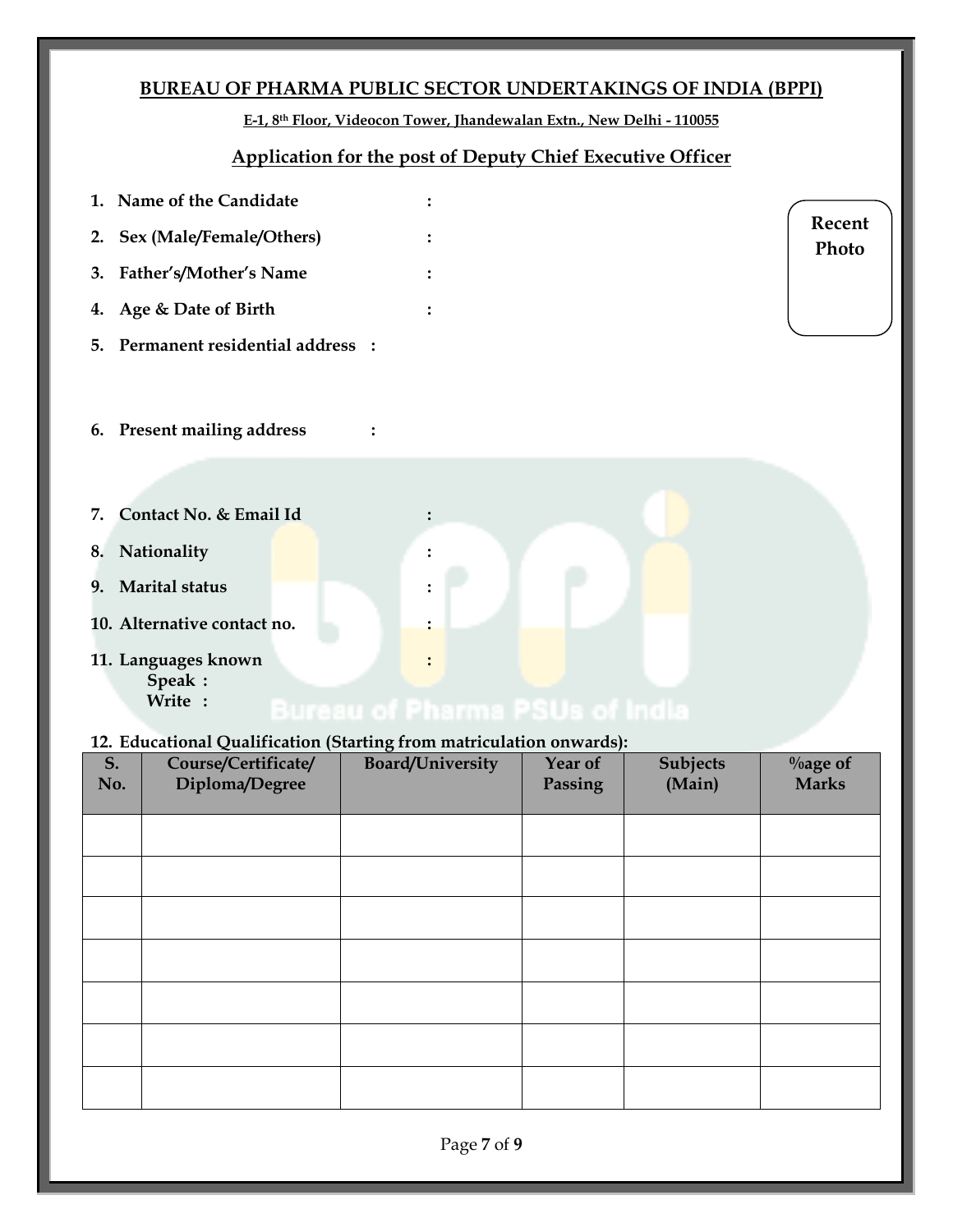|                       | 13. Total Experience (As per Eligibility Criteria of the post)                                                                                                                                                                                |             |                                             |  |  |  |
|-----------------------|-----------------------------------------------------------------------------------------------------------------------------------------------------------------------------------------------------------------------------------------------|-------------|---------------------------------------------|--|--|--|
| S <sub>1</sub><br>No. | Experience as per Eligibility Criteria                                                                                                                                                                                                        | Post held   | <b>Total Experience</b><br>(Years & Months) |  |  |  |
| $\mathbf{1}$          | Experience<br>the<br>Under<br>in<br>rank<br><sub>of</sub><br>Secretary/Deputy Director or equivalent in<br>Government of India, Central/State PSU etc.<br>(Note: Proof of experience in mentioned<br>posts must be attached with application) |             |                                             |  |  |  |
| $\overline{2}$        | Experience in Private Sector at a senior<br>managerial position of a company with an<br>annual turnover of at least Rs. 500 Cr. in the<br>F.Y. 2020-21                                                                                        |             |                                             |  |  |  |
|                       | (Note: Proof of experience in mentioned<br>posts in a Private Sector with an annual<br>turnover of at least Rs. 500 Cr. in the F.Y.<br>2020-21 must be attached with application)                                                             |             |                                             |  |  |  |
| 3                     | Total experience at senior managerial level if<br>the candidate has worked both in <b>private and</b><br>government sector.<br>(Note: Proof of experience in mentioned<br>posts must be attached with application)                            | PSUs of Ind |                                             |  |  |  |

- **14. Split up details of latest drawn salary :**
- **15. Any other relevant information :**
- **16. Any two references from current/ past organization :**